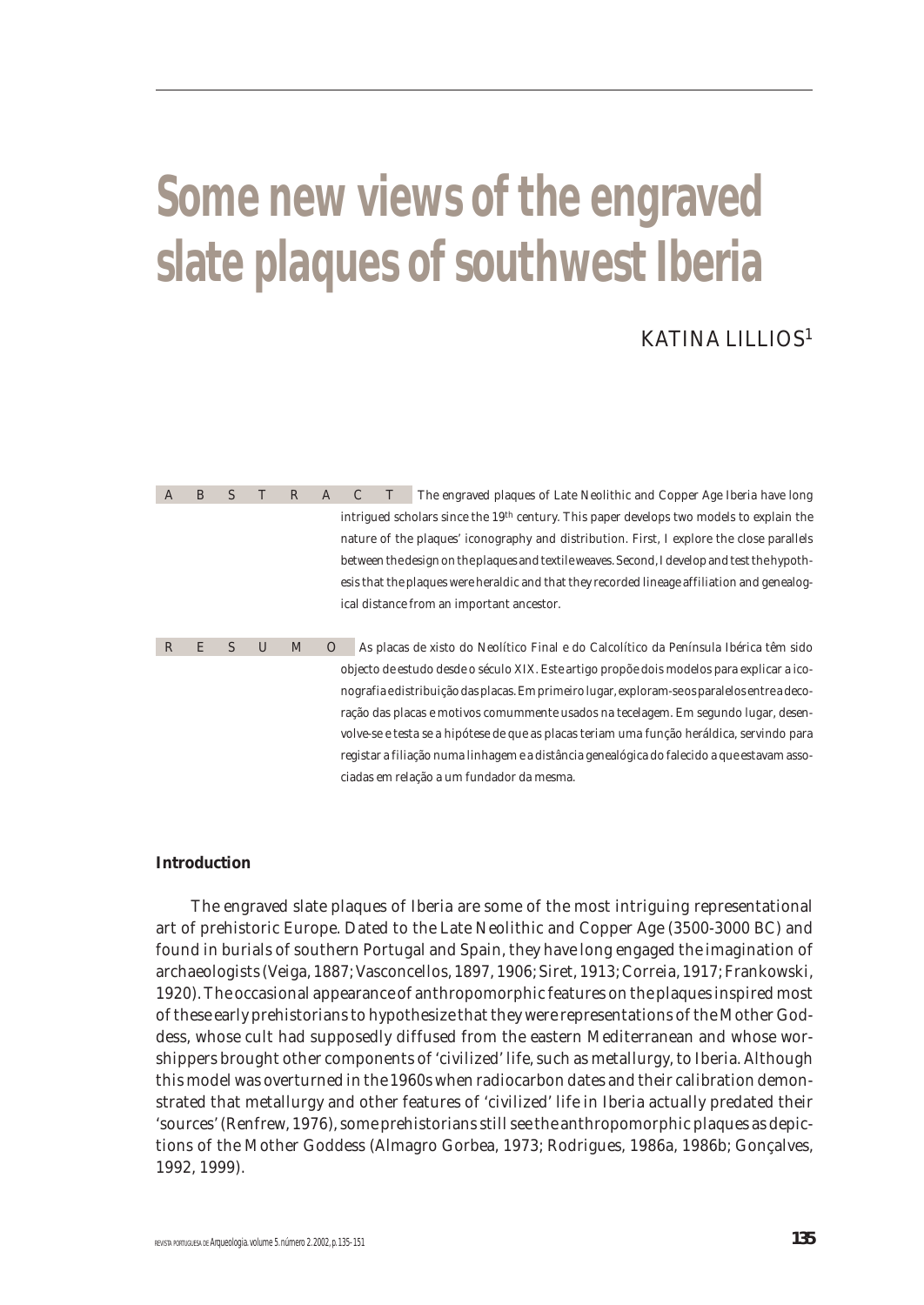In recent years, there have been renewed attempts to interpret the slate plaques by scholars such as Lisboa (1985) and Bueno Ramírez (1992). Lisboa (1985) disputed the Mother Goddess attribution of the slate plaques, for the same reasons as did Frankowski (1920) and Fleming (1969): only a few of these plaques unquestionably depict anthropomorphic figures, and none are obviously females or deities. She focused her argument, not on what the plaques may have represented, but on what they may have meant and on how they may have functioned symbolically and socially. She proposed that the plaques be seen as "ordered and meaningful, in the sense that they are being used to transmit messages" and suggested that "they had a heraldic function not necessarily associated with individuals" (1985, p.193). Lisboa did not offer, however, a test of this compelling model. In a similar vein, Bueno Ramírez (1992) viewed the decorations on the plaques as ethnic identifiers of roughly contemporary groups, and their distribution as evidence of regional exchange systems. While the notion of the plaques as ethnic markers is reasonable, and, indeed, consistent with the thesis of Lisboa, Bueno Ramírez did not take into account other possible mechanisms that might also explain the distribution of the plaques, such as the movement of individuals and groups who may have shared a common idea of how the plaques were to be composed and decorated.

Clearly, studies of the Iberian plaques have moved away from primary focus on their iconography and toward a better understanding their distribution and social significance. However, I will argue that we still need to be attentive to iconography, and that iconography, meaning, and, indeed, function are interrelated phenomena and must, ultimately, to be reconciled. What this paper seeks to do, therefore, is to begin to integrate an understanding of the plaques' iconography, meaning, and function. I will first explore the idea that the geometric patterning on these plaques depicts or are based on textile weaves. I then develop and test the hypothesis that the plaques functioned as heraldic emblems, and more specifically, as genealogical records. Finally, I consider their role in burial rituals.

This study is based on a database of approximately 680 illustrated plaques from 150 sites published in a variety of sources, the principal one being the multi-volume series *Die Megalithgräber der Iberischen Halbinsel* (Leisner and Leisner, 1943, 1951, 1956, 1959, 1970; Leisner, 1965, 1998). There are, however, many plaques that are unpublished, that have never been illustrated, or that exist in publications that were not consulted. Gonçalves estimates that over 2000 plaques have been recovered (Victor Gonçalves, 2001, personal communication). There are definite patterns that emerge from analyses of this data set, however, and thus, I would argue that it can be used a basis for developing hypotheses and for guiding future research.

#### **The Iberian slate plaques: themes and variations**

In their depositional contexts, form, compositional structure, and decorative elements, the slate plaques of Iberia appear to possess a distinctive unity. This coherence was noted as long ago as 1917 by Correia, who explained that relatively few plaques were published because they were so similar to one another (Correia, 1917, p. 29). However, I suggest that their similarity has been overemphasized, perhaps to better fit with the notion that they were part of a singular ideological phenomenon — i.e., a Mother Goddess cult. In fact, no two plaques are identical. In this section, I describe the commonalities among the plaques as well as their variability.

The Iberian slate plaques have been found only in southwestern Iberia and principally recovered in the collective burials typically of the time; these include megaliths, caves, rockshelters,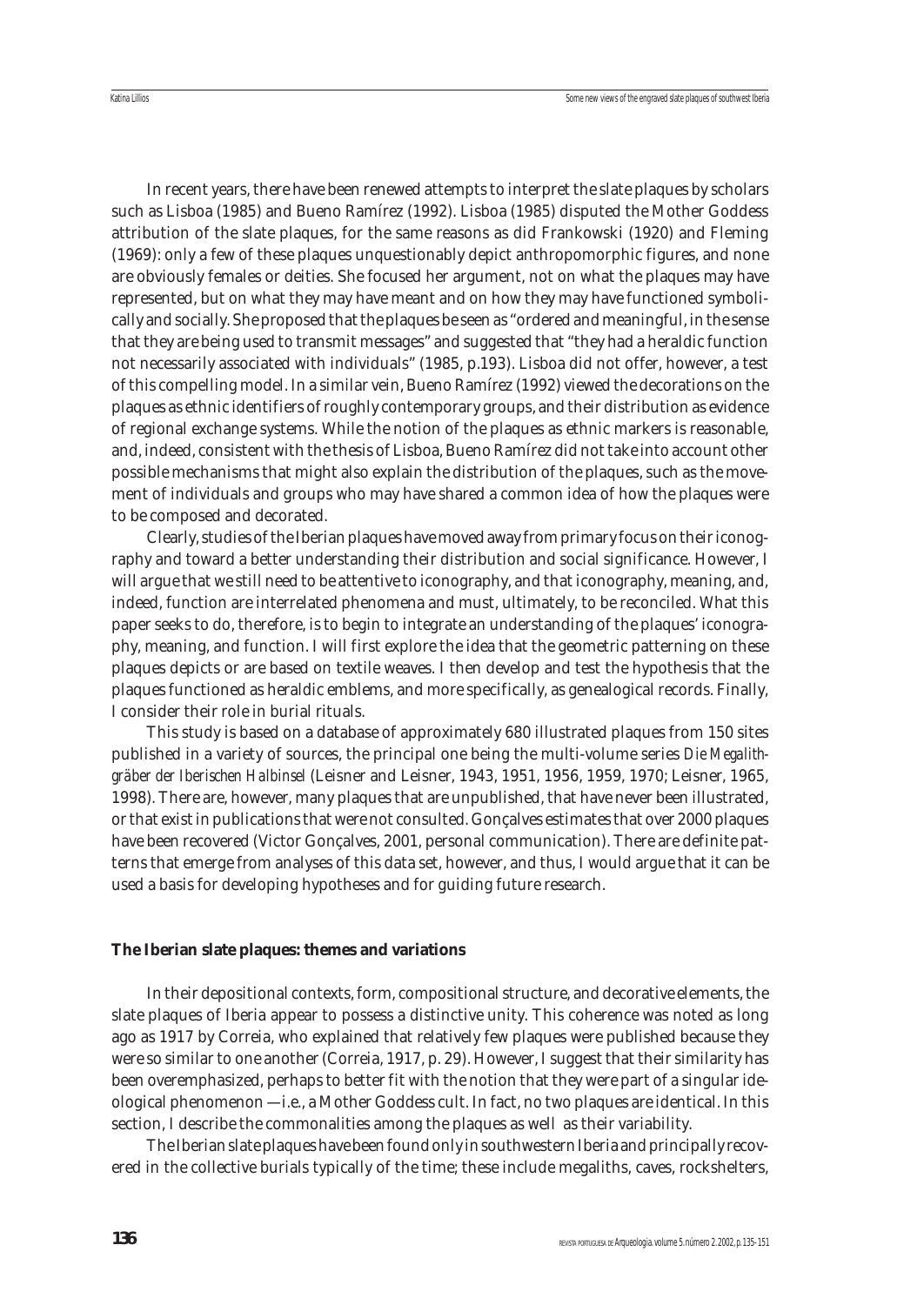rock-cut tombs, and corbel-vaulted tombs. In these burials, the plaques are generally found in association with undecorated pottery, flint blades, and unused polished stone tools.

The plaques are not, however, evenly distributed throughout southwestern Iberia. Approximately 50% were recovered in the Portuguese district of Évora alone (Fig. 1). The range in plaque numbers by tomb is also striking. The site of Anta Grande do Olival da Pega (Évora) was found with 134 plaques (Leisner and Leisner, 1951, p. 240), while the contemporary burial of Anta 1 do Cebolinho (Évora) had only 31 (Leisner and Leisner, 1951, p. 276-279). Furthermore, not all individuals within a tomb were buried with plaques. At the site of Cabeço da Arruda 1 (Lisboa), the minimum number of individuals buried was 19, yet there were only 11 slate plaques recovered (Spindler, 1981, p. 224; Silva, 1999, p. 356-357).

In addition, some plaques, principally fragments, have been found at settlements; these sites include Espargueira (Lisboa), Carnaxide (Lisboa), Vila Nova de São Pedro (Santarém), and Zambujal (Lisboa) (Spindler, 1981, p. 224-225). Cabeço do Pé da Erra (Santarém) is another settlement where plaques — both complete and unfinished — were recovered; the site was likely a plaque production center (Gonçalves, 1982, 1983-1984, in prep.).

The precise dating of the plaques is problematic, although the dates that exist place them between 3000-2500 BC (Gonçalves, 1999, p. 117). Their chronology has been difficult to ascertain primarily because late prehistoric burials in Iberia were repeatedly reused, sometimes until the Early Bronze Age, and thus, artifacts and skeletal remains are often found disturbed. Furthermore, the acidic soils of the regions where many of these burials are located do not regularly



**Fig. 1** Number of slate plaques in study, by District (Portugal) or Province (Spain). Map also shows sources of amphibolite (in black) (Scale: approx. 1: 4 000 000).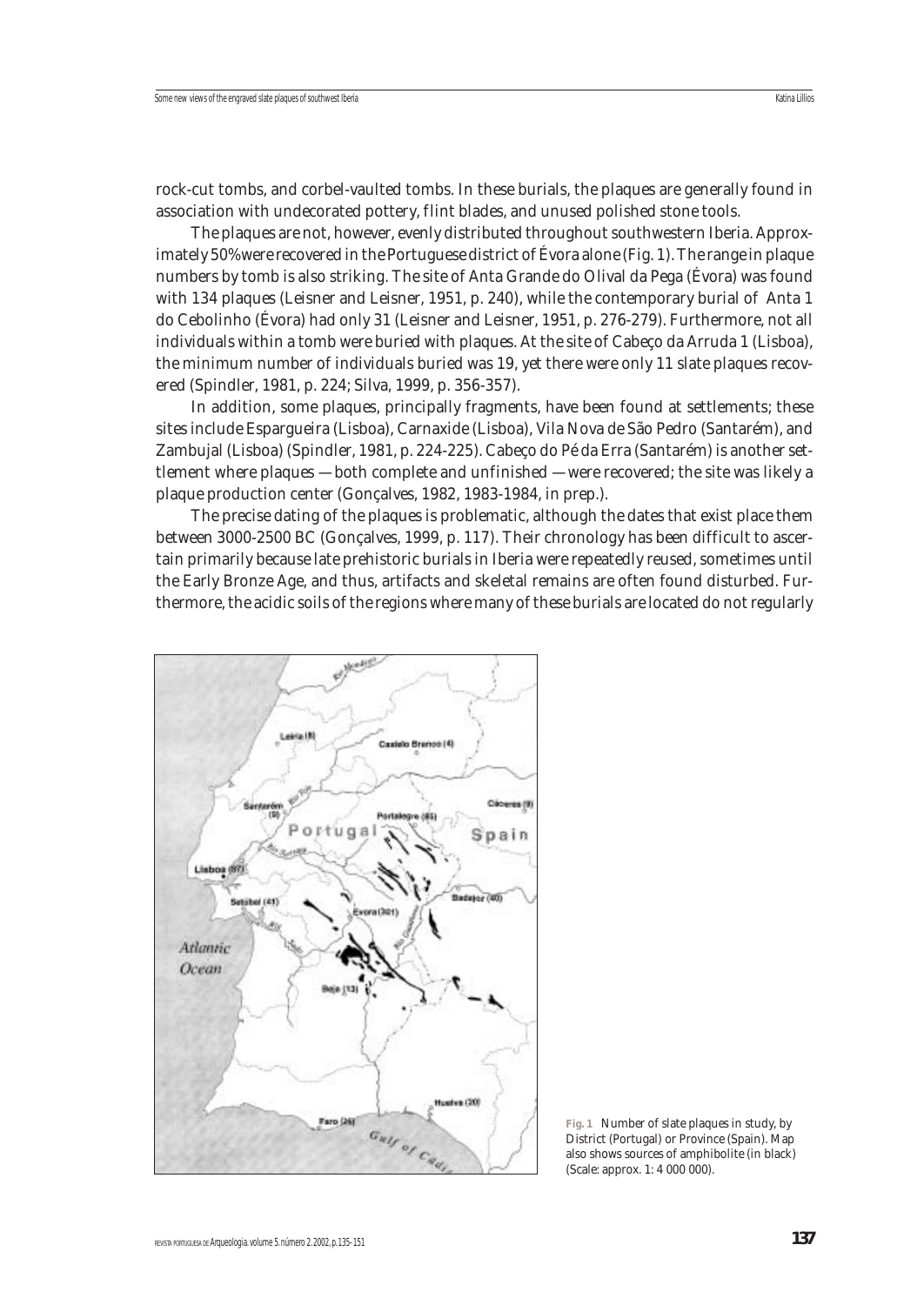

**Fig. 2** Objects Referred to in Text (Scale approx. 1:3)

- a. Plaque from Ribeira de Odivelas (Évora) (Leisner and Leisner, 1959: Tafel 34)
- b. Bacula from Alcogulo 3 (Portalegre) (Leisner and Leisner, 1959, Tafel 3, 3, 3
- c. Plaque from Anta da Herdade dos Galvões (Évora) (Leisner and Leisner, 1959, Tafel 34, 2, 13)
- d. Plaque from Anta Grande da Comenda da Igreja (Évora) (Leisner and Leisner, 1959, Tafel 27, 1, 61
- e. Plaque from Folha da Amendoeira (Beja) (Leisner and Leisner, 1959, Tafel 42)
- f. Plaque from Idanha a Nova (Castelo Branco) (Leisner, 1998, Tafel 75)
- g. Plaque from Cueva de la Mora (Huelva) (Leisner and Leisner, 1959, Tafel 53, 7, 11)
- h. Plaque from Anta 1 da Herdado do Passo (Évora) (Leisner and Leisner, 1951, Est. XXI, 21)
- i. Plaque (fragment) from Anta Grande do Olival da Pega (Évora) (Leisner and Leisner, 1951, Est. XXVIII, 57).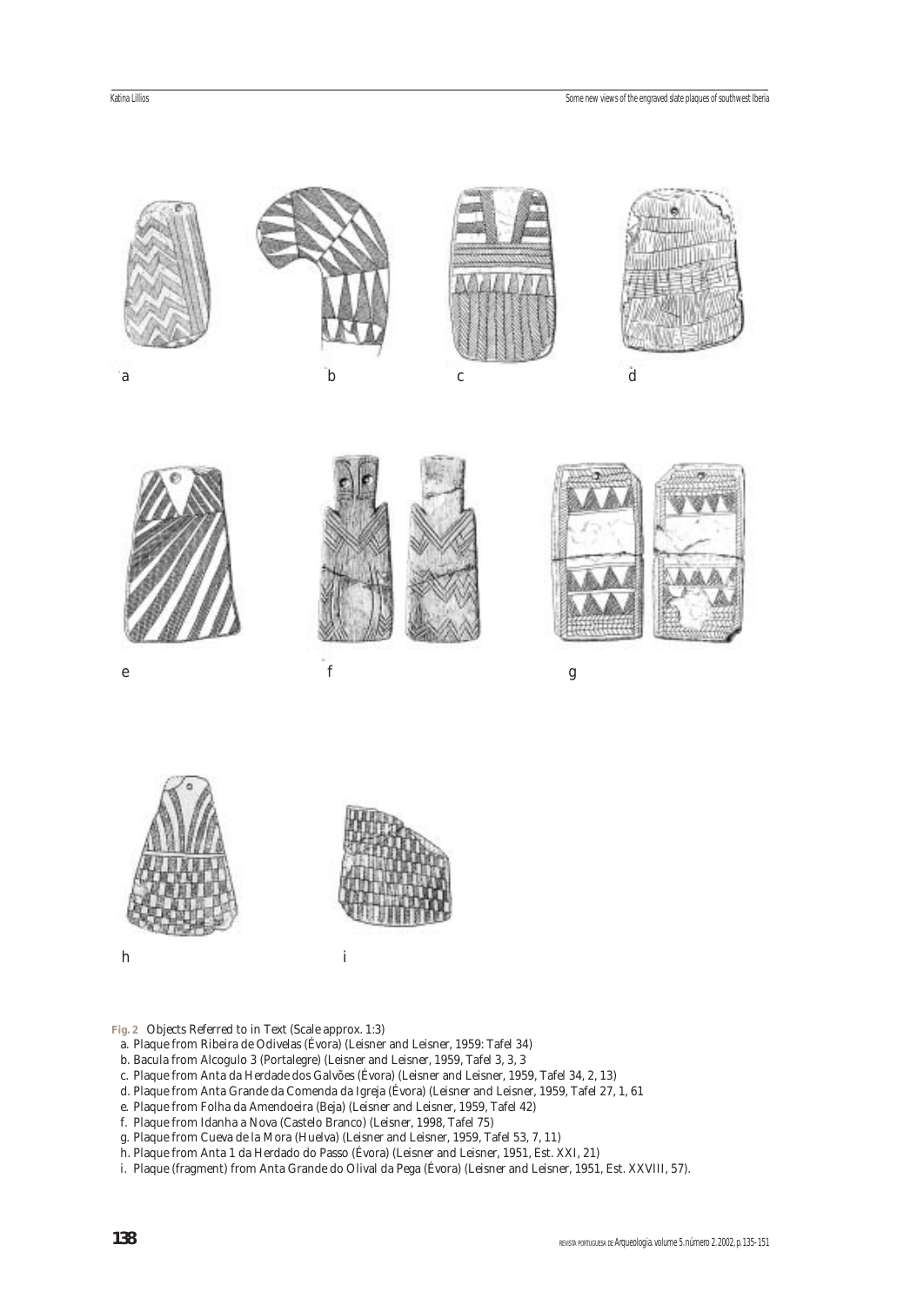preserve skeletal remains, and thus, direct dating of associated individuals is difficult. Finally, it is clear that some of the plaques were curated and recycled; for example, fragments of plaques are occasionally found reused as pendants (Fig. 2a).

A certain range also exists in the raw materials used to make the plaques. Most are made of slate, although some are made of schist or sandstone. Thus, the term 'schist plaques', the term most often found in the English literature and derived from an imprecise translation of the Portuguese term 'xisto' (which actually means both schist and slate), is not the most accurate term to use to describe these plaques. Although no provenance studies have yet been undertaken to identify the precise sources of these plaques, in general, their raw materials are found in southwestern Iberia (Instituto Tecnológico Geominero de España, 1994).

In their form, the Iberian plaques display a certain consistency. They are generally trapezoidal, roughly 10-20 cm in height and 10 cm in their maximum width (Fig. 3). Yet, there are also some plaques that are rectangular and others that have a composite shape, with a triangular or rectangular form extending from the narrower width.

In addition to the trapezoidal, rectangular, and composite plaques are the 'baculae' or 'croziers' (Fig. 2b). These are crook-shaped objects, made on schist or slate, and they share a common distribution, depositional contexts, and design elements with the plaques. About 40 baculae are known, yet few systematic studies of them have been carried out or published (Ferreira, 1985). Although I focus on the plaques, the baculae are clearly related culturally and stylistically to the plaques and are made of the same materials, and, thus, it is likely that the interpretation of the plaques will be related to that of the baculae.



**Fig. 3** Anatomy of a classic Iberian slate plaque.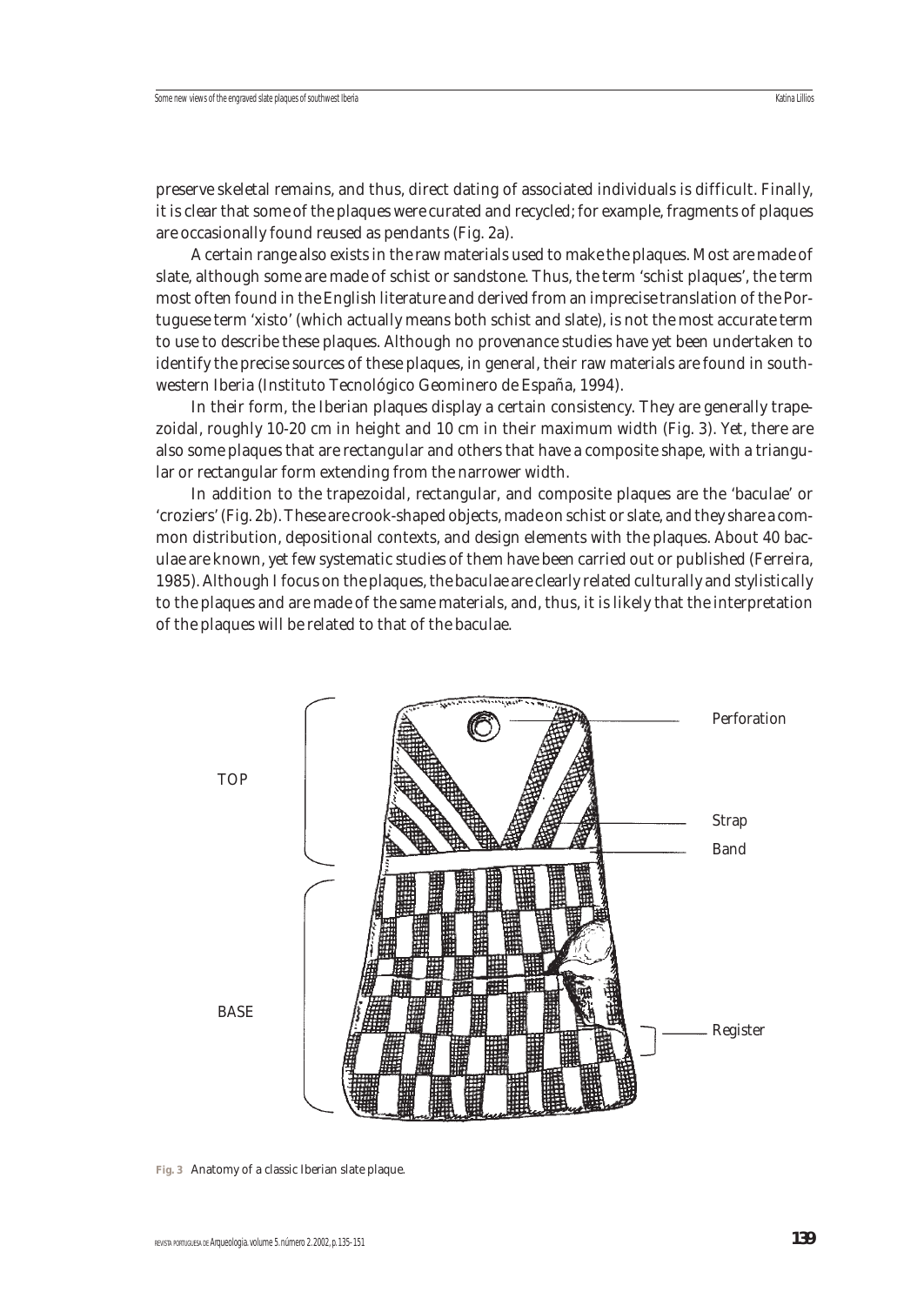Katina Lillios

The classic Iberian plaques have a bipartite compositional structure, consisting of a narrower one-third (top) of the plaque and a wider bottom two-thirds of the plaque (base) (Fig. 3). I refer to the narrower section as the 'top' because it is often perforated (with one or two holes), and the plaques appear to have been hung from here (possibly on a person's neck or a post). Vasconcellos (1897, p. 159) noted that on some of the plaques, the perforations are perfectly sharp and give the appearance that the plaque was never worn or suspended. On others, however, a range of wear is evident. The top also has an empty triangular field in the center with bands ('straps'), either horizontal (touching the sides of the triangle) or vertical (touching the top of the base). Sometimes separating the top and base are single or multiple horizontal bands that can be undecorated or decorated with cross-hatching, triangles, or some other geometric design. There are also plaques without this separating band, but with only a horizontal line separating the top from the base. Of the 680 plaques included in this study, approximately 30% display this classic structure. Most of these were found in Évora.

The base is where the decorative elements are concentrated, and one or a combination of six geometric motifs is found here: checkerboard, vertical bands, triangles, chevrons, herringbones, and zigzags (Fig. 4). The checkerboard and triangle motifs are organized generally along hori-



**Fig. 4** Decorative Motifs on Classic Slate Plaques.

- a. Triangle motif, from Anta 1 do Cebolinho (Évora) (Leisner and Leisner, 1951, Est. XXXIV, 16);
- b. Vertical Band motif, from Anta do Carvão (Évora) (Leisner and Leisner, 1959, Tafel 34, 6, 1);
- c. Herringbone motif, from Anta de Santiago Maior (Évora) (Leisner and Leisner, 1959, Tafel 34, 1, 3);
- d. Zigzag motif, from Anta 1 da Herdade do Passo (Évora) (Leisner and Leisner, 1951, Est. XXI, 17);
- e. Chevron motif, from Anta 1 da Herdade do Passo (Évora) (Leisner and Leisner, 1951, Est. XXI, 14);
- f. Triangle motif, from Anta 1 do Cebolinho (Évora) (Leisner and Leisner, 1951, Est. XXXIV, 1).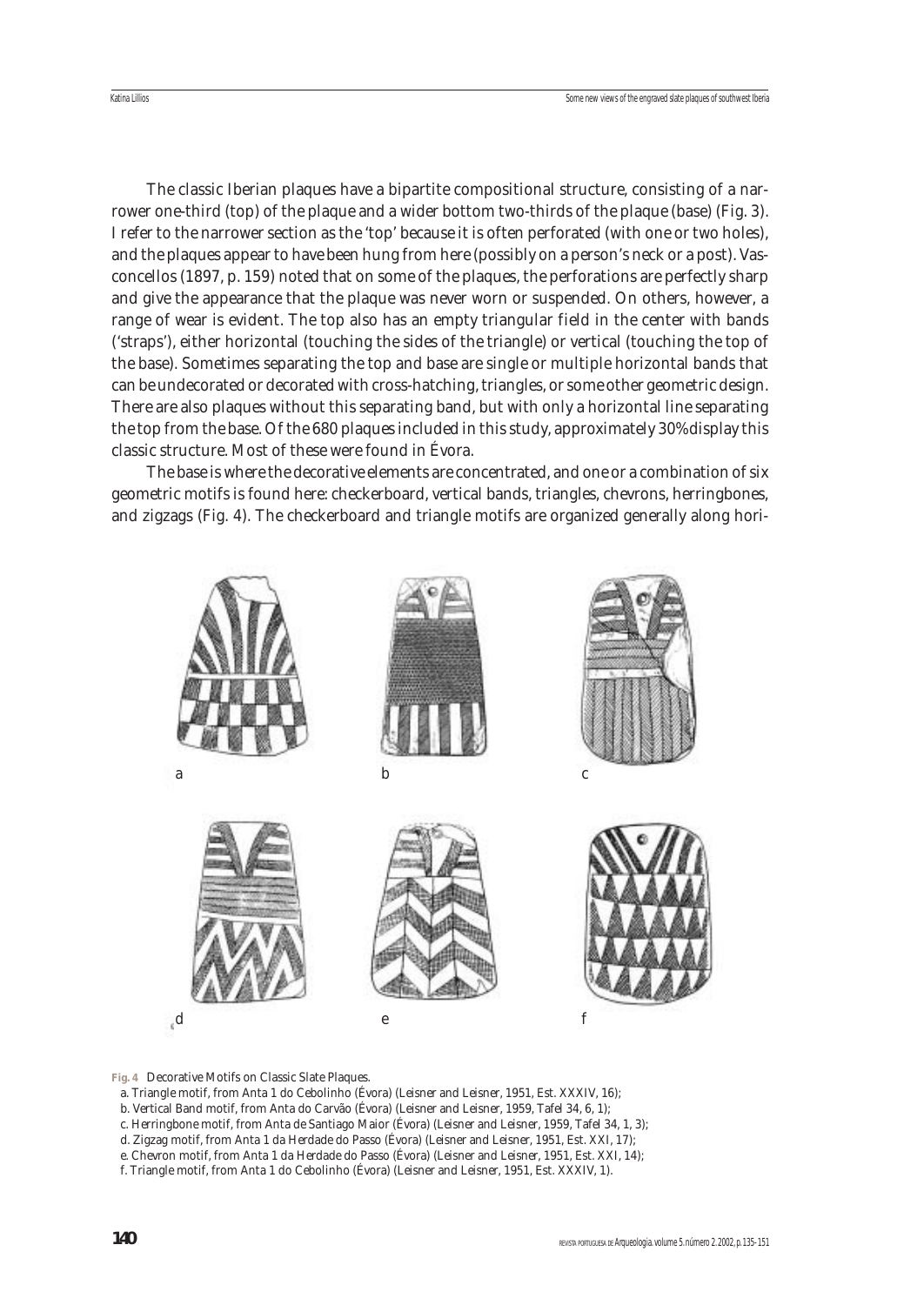zontal fields, while the chevrons and herringbones are organized along vertical fields. The zigzag and vertical band motifs use the entire base as their compositional field. Some plaques employ different motifs in different fields and can be considered hybrids (Fig. 2c).

The different motifs display a range in the degree to which they vary in their form and compositional structure. Plaques with the checkerboard motif show no variability; all are classically trapezoidal and bipartite in composition. In a few cases, the checkerboard motif is found in combination with the triangle motif. However, in plaques with chevrons, zigzags, and triangles, there is a great deal of variability. Sometimes the plaque is not divided into two compositional fields, and the rows of geometric motifs usually found on the base are found all over the plaque. Sometimes within the top field, there are rows of geometric motifs that are more commonly found in the base. And, often there are non-standard 'straps' (made by converging lines rather than parallel lines, e.g.).

Another source of variability is in the style of the plaques. For example, while the engravings of most of the plaques appear to have been produced with a strong and firm hand, in which the lines are clear and straight and the geometric motifs are regular in size and shape, other plaques appear not to have been as competently produced (Figure 2d). Whether these plaques were made by beginners, less skilled artisans, children, or were intentionally made to look this way, is unknown.

There are also a few plaques that boldly flaunt the conventions of structure and design (Fig. 2e). Their idiosyncratic quality may reflect the personality or status of the maker and/or the recipient. Or, they may have had some important signifying or symbolic qualities. Whatever the case, their whimsical nature reveals something about the creative aesthetics of late prehistoric Iberians.

Despite the traditional view that the slate plaques represent deities, few depict clear evidence of human or zoomorphic anatomy. In fact, only 43 of the plaques included in this study can liberally be termed 'ocular', and on only 9 of these, are other body parts, such as noses and arms shown. On the faces of some of these plaques are parallel lines below the eyes (Fig. 2f), a feature that has been interpreted as tattooing by some authors (Déchelette, 1907; Siret, 1913). Anthropo-/zoomorphic plaques are found principally in certain regions (Évora, Castelo Branco, Portalegre, Cáceres, and Huelva). And, only some of the geometric motifs — zigzags, chevrons, and triangles — are found on these plaques. This suggests that the clear (to a  $21<sup>th</sup>$  century Westerner's eyes) anthropo-/zoomorphization of the plaques represents a fairly isolated, though not necessarily unimportant, cultural phenomenon.

#### **Re-viewing the Iberian plaques**

While the interpretation of the plaques as beings may be limited to a small group of them, the key to understanding the basis of the decorative motifs may be found in these 'biomorphic' plaques. Although rarely noted in published references, many of the beings represented in these plaques are clearly wearing clothing (Fig. 2f) (see, however, Frankowski, 1920, p. 26). Furthermore, the decorative motifs on these clothes — chevrons, triangles, and zigzags, are also those found on the non-biomorphic plaques. There are also some plaques that, with their decorated borders, are evocative of woven blankets or rugs (Fig. 2g).

Thus, it seems logical to consider woven textiles, possibly clothing, blankets, or carpets, as the inspiration or basis for the decorative motifs on the slate plaques. All the motifs found on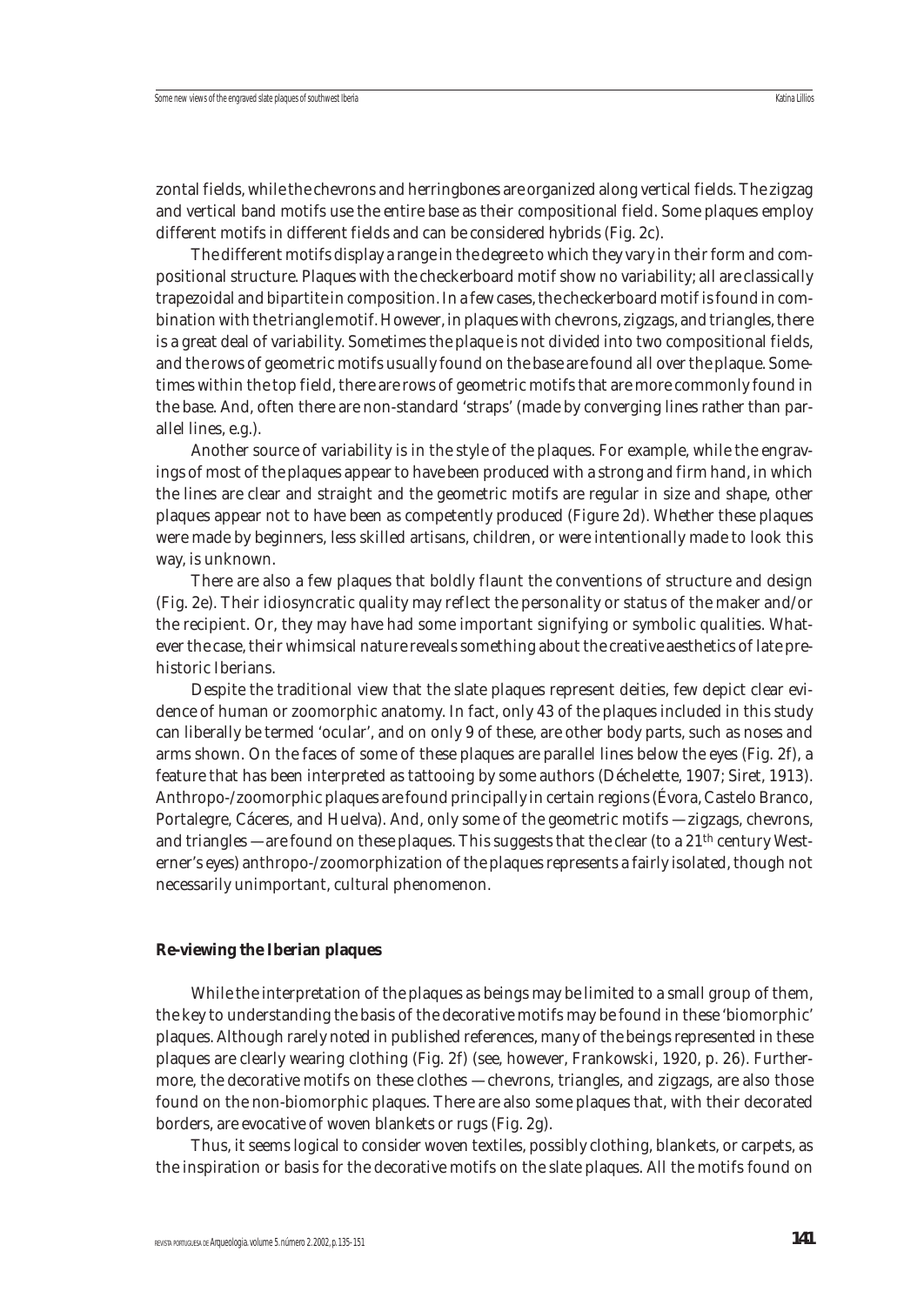Katina Lillios

the plaques are weaves easily reproducible by card or tablet weaving or on a simple loom (Held, 1978; Atwater, 1988). Furthermore, there is a great deal of evidence for a thriving textile industry in the Late Neolithic and Copper Age of Iberia, such as loom weights and spindle whorls, as recently summarized by Castro Curel (1983) and Cardito Rollán (1996). Finally, there are the few preserved textiles themselves. Two fragments of linen (including a fragment painted with horizontal bands) have been found covering metal axes in two Portuguese Copper Age burials (Viana et al., 1948; Formosinho et al., 1953/1954; Monge Soares, personal communication, 2002). Although the actual evidence for textile design is not abundant in Iberia, there are plenty of textiles preserved at Late Neolithic sites in Switzerland and Germany, dated to the same period at the Iberian slate plaques, and all the same patterns found on the plaques are found on these textiles as weaves (Barber, 1991, p. 293).

As is commonly the case with textiles, I would like to suggest that the primary function of the design on the slate plaques was to communicate membership to a social group. I now wish to test the notion that the Iberian plaques were heraldic, a class of material mnemonics recording lineage status. The regular structure of the plaques, the uniqueness of each plaque, the unambiguous nature of many of the components of the plaques, and the relatively small number of decorative elements, all point to such a codified communication system.

## **The Iberian slate plaques as heraldry?**

I make the assumption that the most important information on the plaques was that which was most visible, that is, the design on the base. As a working hypothesis, I propose that lineage affiliation was represented on the base, with horizontal rows of motifs indicating generations from an ancestor. If this were the case, we should expect to see the following:

## *1. Design independent of material constraints*

More specifically, the number of registers should not be related to the size of the plaque. Otherwise, it could be argued that the raw material imposed constraints on what was drawn. There should be evidence in the *chaîne opératoire* that the number of registers was prioritized over any material constraints.

## *2. Correlation between number of plaques and number of registers*

In other words, there should more plaques with high numbers of registers and fewer plaques with low numbers of registers. This is assuming that more people could count themselves as descendants of an ancestor the further back in generational distance from that ancestor.

## *3. Geographic dispersal*

There should be dispersal over space as register numbers increase, reflecting the dispersal of descendants due to marriage, fission, or population growth.

## *4. Register sequences within tombs or tomb groups*

Assuming tombs housed people of the same lineage, there should be continuous sequences of register numbers, by motif, within tombs or tomb groups. One might also expect that some burials within tombs or tomb groups were roughly contemporary, and thus plaques with the same number of registers should also be found.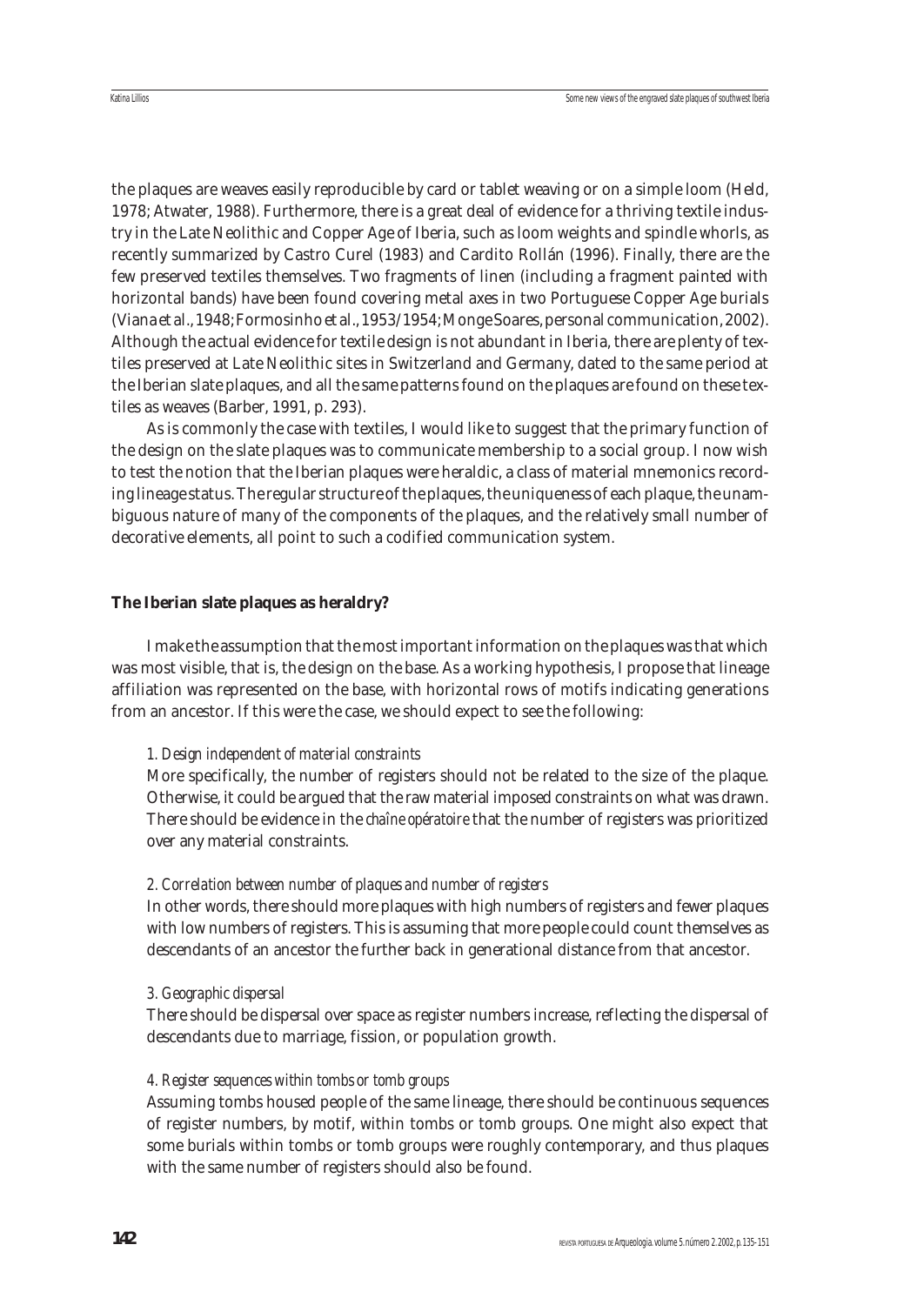#### *5. Dating*

Those plaques with higher number of registers should postdate those with lower number of registers, by motif.

There are very few classic plaques with the herringbone  $(n=1)$  and vertical band  $(n=4)$ motifs, so a discussion of these will not be included. The remaining four motifs that will be considered are those with the triangle, checkerboard, zigzag, and chevron motifs. It should be noted that while the counting of registers on the triangle and checkerboard motif plaques are unambiguous, the counts for the zigzag and chevron motif plaques are somewhat more so. Throughout this study, I have counted the maximum number of engraved horizontal iterations of the motifs.

In this section, I review the data in light of these five hypotheses.

#### *1. Design independent of material constraints?*

It is necessary to rule out the determining role of raw material constraints if the design is to be taken seriously on its own. And, when the relationship between the height of complete plaques and the number of their registers, by motif, is examined, an interesting pattern becomes clear. Specifically, there is no correlation between the height of the plaque and the number of registers on that plaque (correlation coefficient for zigzag: - .01; chevron: .27; triangle: .28; checkerboard: -0.10). Large plaques were used to produce few registers, and smallish plaques were used for high numbers of registers. Furthermore, the mean height of the plaques is virtually identical by motif (approximately 15 cm). This suggests that the quarrying and initial forming of the plaque was done to satisfy a basic size requirement, but after then (and perhaps by another person) whatever design needed to be drawn was done so.

Furthermore, when the *chaîne opératoire* of the engraved designs can be gleaned, we again see a priority attached to design over raw material constraints. In a few cases, for example, there appears to have been an attempt to 'squeeze' registers at the bottom of the base to produce the desired number of registers (Fig. 3h). These 'squeezed in' registers are often irregular in size and in the straightness of their lines. On other plaques, there seems to have been ample room to create an additional register, but this was not done so (Figure 3i). All these observations and analyses suggest that the number of registers on the plaques was of a higher priority than specific material constraints or regularity in design.

#### *2. Direct correlation between number of plaques and number of registers?*

When the number of plaques is examined by the number of registers, by motif, some interesting patterns emerge (Fig. 5). In all four motifs, there is an increase in the number of plaques as the register numbers increase, but then this is followed by a sharp decrease. This may simply reflect that it gets progressively more difficult to draw more registers on a plaque. However, a larger piece of slate could have been selected, and indeed rather high numbers of registers were at times drawn up  $-$  to 14. What this could also indicate is a process in which the reckoning of generations assumed less importance over time or that people found other media on which to record their genealogies.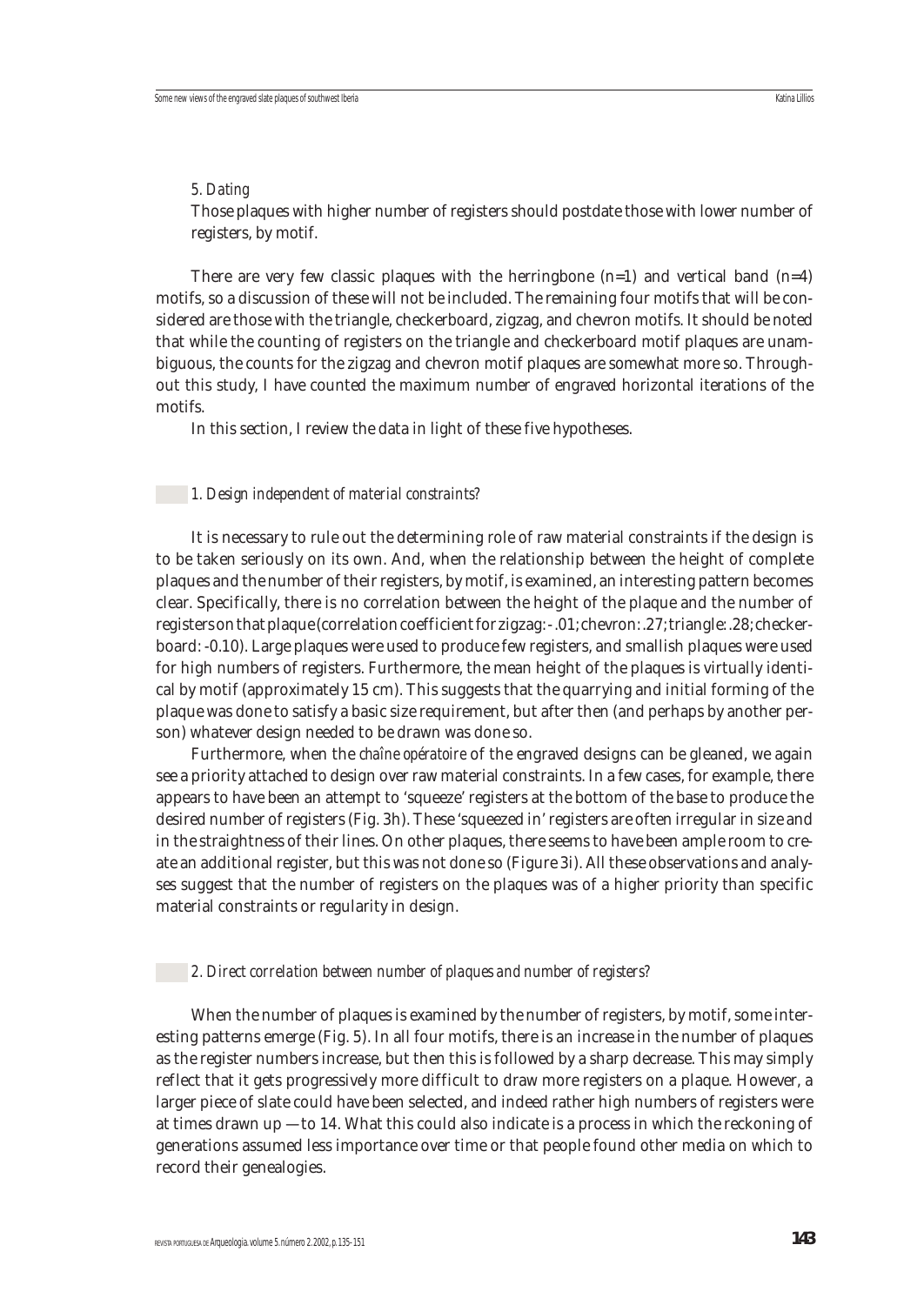

#### *3. Geographic dispersal?*

As the number of registers increases, there appears to be some geographic dispersal of plaques. In Figs. 6a-d are shown the distributions of the lowest number plaque at a site, by motif. For each map, the sites that have plaques with the lowest number of registers (or set of lowest numbers) are highlighted, for ease in reading. In the cases of the chevron, zigzag, and checkerboard, there appears to be some spread outward from a core area in the Evora district. The strongest evidence for dispersal of plaques by lowest number register is, however, in the case of the triangle plaques. For the classic triangle plaques, those with the lowest number of registers  $-2$  – are only found in eastern Portugal and western Spain; there are none from the Lisbon or Setúbal districts (even when fragments are examined). The lowest number of registers at any given site that appears on the western coast of Portugal are the 3- and 4-register plaques. If taken as evidence for demic diffusion, this suggests the movement of people, possibly the descendants of groups from the eastern half of Portugal, in a westerly direction, following the Sado and Tejo riverways.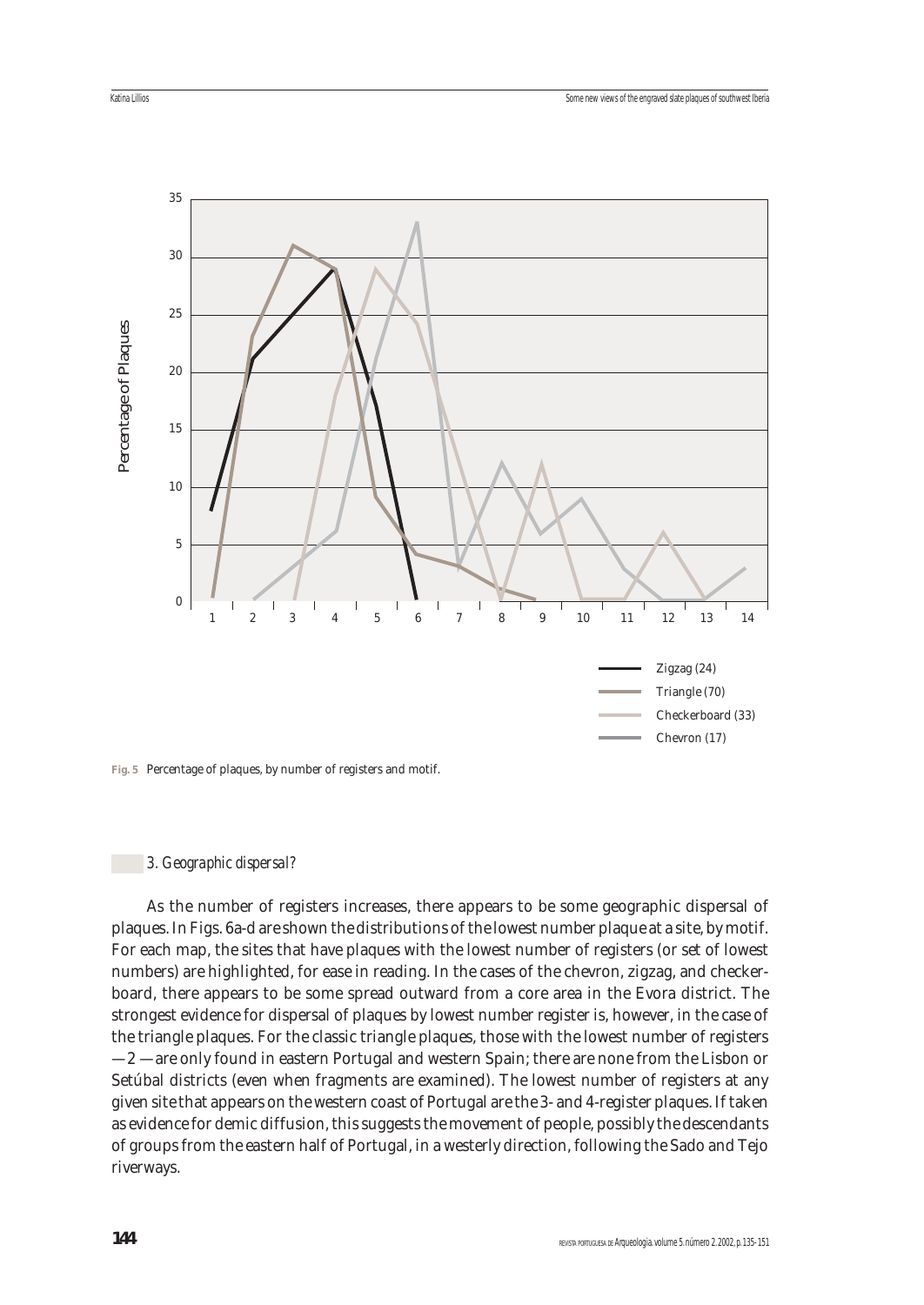

**Fig. 6** Plaque distributions, showing plaque with lowest number of registers at site.

- a. Checkerboard;
- b. Chevron;
- c. Zigzag;
- d. Triangle.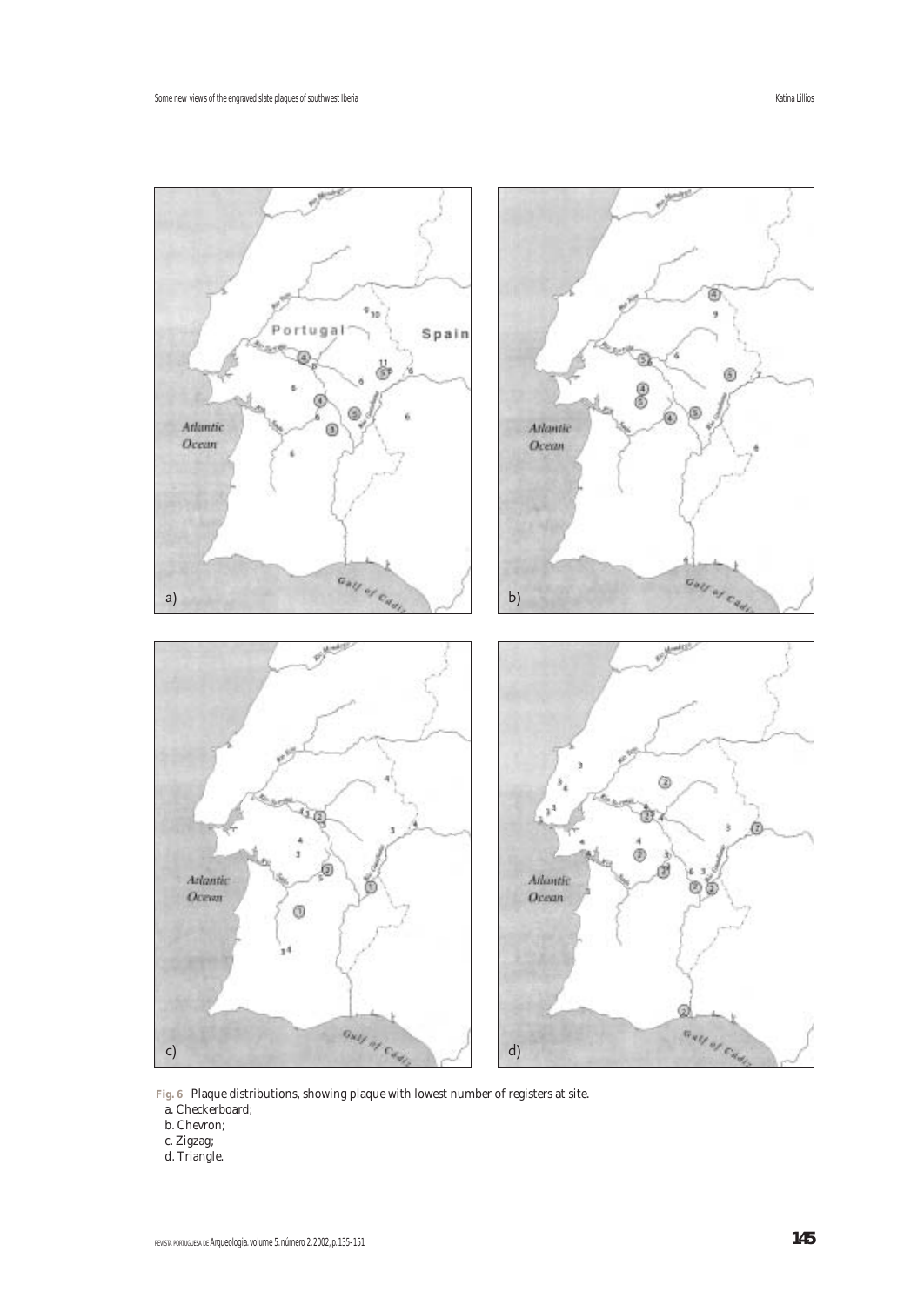| <b>Checkerboard sequences</b>    |   |   |              |              |                |                |                |                     |    |          |          |    |    |
|----------------------------------|---|---|--------------|--------------|----------------|----------------|----------------|---------------------|----|----------|----------|----|----|
| <b>Number of registers</b>       |   |   |              |              |                |                |                |                     |    |          |          |    |    |
| <b>Site</b>                      | 3 | 4 | $\mathbf{5}$ | 6            | $\overline{7}$ | 8              | 9              | 10                  | 11 | 12       | 13       | 14 |    |
| Cebolino 1 (Évora)               | 1 |   |              |              |                |                |                |                     |    |          |          |    |    |
| Vale de Rorigo 1 (Évora)         |   |   |              |              |                |                |                |                     |    |          |          |    |    |
| Brissos (1 and 6) (Évora)        |   |   |              |              |                |                |                |                     |    |          |          |    |    |
| Olival da Pega (1 and 2) (Évora) |   |   | 5            | $\mathbf{1}$ | $\mathbf{1}$   |                |                | $\overline{2}$      |    |          |          |    |    |
| Alto do Poço Novo (Portalegre)   |   |   |              |              |                |                |                |                     |    |          |          |    |    |
| Herdade do Passo (Evora)         |   |   |              | 3            |                | $\overline{2}$ |                |                     |    |          |          |    |    |
| Carvão (Évora)                   |   |   |              |              |                |                |                |                     |    |          |          |    |    |
| Comenda da Igreja (Évora)        |   |   |              |              |                |                |                |                     |    |          |          |    |    |
| Torre de Arcas 5 (Portalegre)    |   |   |              |              |                |                |                |                     |    |          |          |    |    |
| Malpica (Badajoz)                |   |   |              |              |                |                |                |                     |    |          |          |    |    |
| Barcarrota (Badajoz)             |   |   |              |              |                |                |                |                     |    |          |          |    |    |
| Folha da Amendoeira (Beja)       |   |   |              | 1            |                |                |                |                     |    |          |          |    |    |
| Caeira 7 (Évora)                 |   |   |              |              |                |                |                |                     |    |          |          |    |    |
| Castelo de Vide (Portalegre)     |   |   |              |              |                |                | $\mathbf{1}$   |                     |    |          |          |    |    |
| Cabeço (Portalegre)              |   |   |              |              |                |                |                | $\overline{1}$<br>ı |    |          |          |    |    |
| Sobreira 2 (Portalegre)          |   |   |              |              |                |                |                |                     |    |          |          |    |    |
| <b>Total</b>                     |   |   |              | 11           |                | 4              | $\overline{c}$ | 3                   |    | $\Omega$ | $\Omega$ |    | 33 |

|                                          | <b>Chevron sequences</b>   |   |   |                |                |                  |              |                |    |    |  |  |  |
|------------------------------------------|----------------------------|---|---|----------------|----------------|------------------|--------------|----------------|----|----|--|--|--|
|                                          | <b>Number of registers</b> |   |   |                |                |                  |              |                |    |    |  |  |  |
| <b>Site</b>                              | 4                          | 5 | 6 | $\overline{7}$ | 8              | $\boldsymbol{g}$ | 10           | 11             | 12 |    |  |  |  |
| Anta Grande da Comenda da Igreja (Evora) |                            | 1 |   | 1              |                |                  |              |                | -  |    |  |  |  |
| Herdade do Passo (Evora)                 |                            |   |   |                |                |                  |              |                |    |    |  |  |  |
| Maxial (Portalegre)                      |                            |   |   |                |                |                  |              |                |    |    |  |  |  |
| Herdade da Comenda (Évora)               |                            |   |   |                |                |                  |              |                |    |    |  |  |  |
| Escoural (Évora)                         |                            |   |   |                |                |                  |              |                |    |    |  |  |  |
| Brissos 6 (Évora)                        |                            |   |   |                |                |                  |              |                |    |    |  |  |  |
| Camuge (Portalegre)                      |                            |   |   |                |                |                  |              |                |    |    |  |  |  |
| Lapeira (Évora)                          |                            |   |   |                |                |                  |              |                |    |    |  |  |  |
| Ordem 1 (Portalegre)                     |                            |   |   |                |                |                  |              |                |    |    |  |  |  |
| Jerez de los Caballeros (Badajoz)        |                            |   |   |                |                |                  |              |                |    |    |  |  |  |
| Marcella (Faro)                          |                            |   |   |                |                |                  |              |                |    |    |  |  |  |
| Granja de Cespedes (Badajoz)             |                            |   |   |                |                | $\mathbf{I}$     |              |                |    |    |  |  |  |
| Lameira (Portalegre)                     |                            |   |   |                |                |                  |              |                |    |    |  |  |  |
| <b>Total</b>                             | 3                          | 5 | 4 | $\mathbf{2}$   | $\overline{0}$ | $\mathbf{2}$     | $\mathbf{0}$ | $\overline{0}$ |    | 17 |  |  |  |
|                                          |                            |   |   |                |                |                  |              |                |    |    |  |  |  |

| Zigzag sequences              |                            |                |                            |                |                         |    |  |  |  |  |  |  |
|-------------------------------|----------------------------|----------------|----------------------------|----------------|-------------------------|----|--|--|--|--|--|--|
|                               | <b>Number of registers</b> |                |                            |                |                         |    |  |  |  |  |  |  |
| <b>Site</b>                   |                            | 2              | $\boldsymbol{\mathcal{S}}$ | $\overline{4}$ | $\overline{\mathbf{5}}$ |    |  |  |  |  |  |  |
| Folha da Amendoeira (Beja)    |                            |                |                            |                |                         |    |  |  |  |  |  |  |
| Olival da Pega (Évora)        |                            | 2              |                            |                | $\overline{2}$          |    |  |  |  |  |  |  |
| Caeira 7 (Évora)              |                            | $\overline{c}$ |                            |                |                         |    |  |  |  |  |  |  |
| Herdade do Passo (Évora)      |                            | $\mathbf{1}$   |                            |                |                         |    |  |  |  |  |  |  |
| Monte Velho (Beja)            |                            |                |                            |                |                         |    |  |  |  |  |  |  |
| Escoural (Évora)              |                            |                | $\overline{2}$             | $\mathbf{1}$   |                         |    |  |  |  |  |  |  |
| Lapeira 1 (Évora)             |                            |                |                            |                |                         |    |  |  |  |  |  |  |
| Capela S. Dionísio (Évora)    |                            |                |                            |                |                         |    |  |  |  |  |  |  |
| Montenegro (Beja)             |                            |                |                            |                |                         |    |  |  |  |  |  |  |
| Comenda da Igreja (Évora)     |                            |                |                            |                |                         |    |  |  |  |  |  |  |
| Brissos (Évora)               |                            |                |                            |                |                         |    |  |  |  |  |  |  |
| Anta da Marquesa (Portalegre) |                            |                |                            |                |                         |    |  |  |  |  |  |  |
| Anta da Malpica (Badajoz)     |                            |                |                            |                |                         |    |  |  |  |  |  |  |
| Cebolinho 1 (Évora)           |                            |                |                            |                |                         |    |  |  |  |  |  |  |
| Poço Novo (Portalegre)        |                            |                |                            |                |                         |    |  |  |  |  |  |  |
| <b>Total</b>                  | $\overline{2}$             | 5              | 6                          | $\overline{7}$ | 4                       | 24 |  |  |  |  |  |  |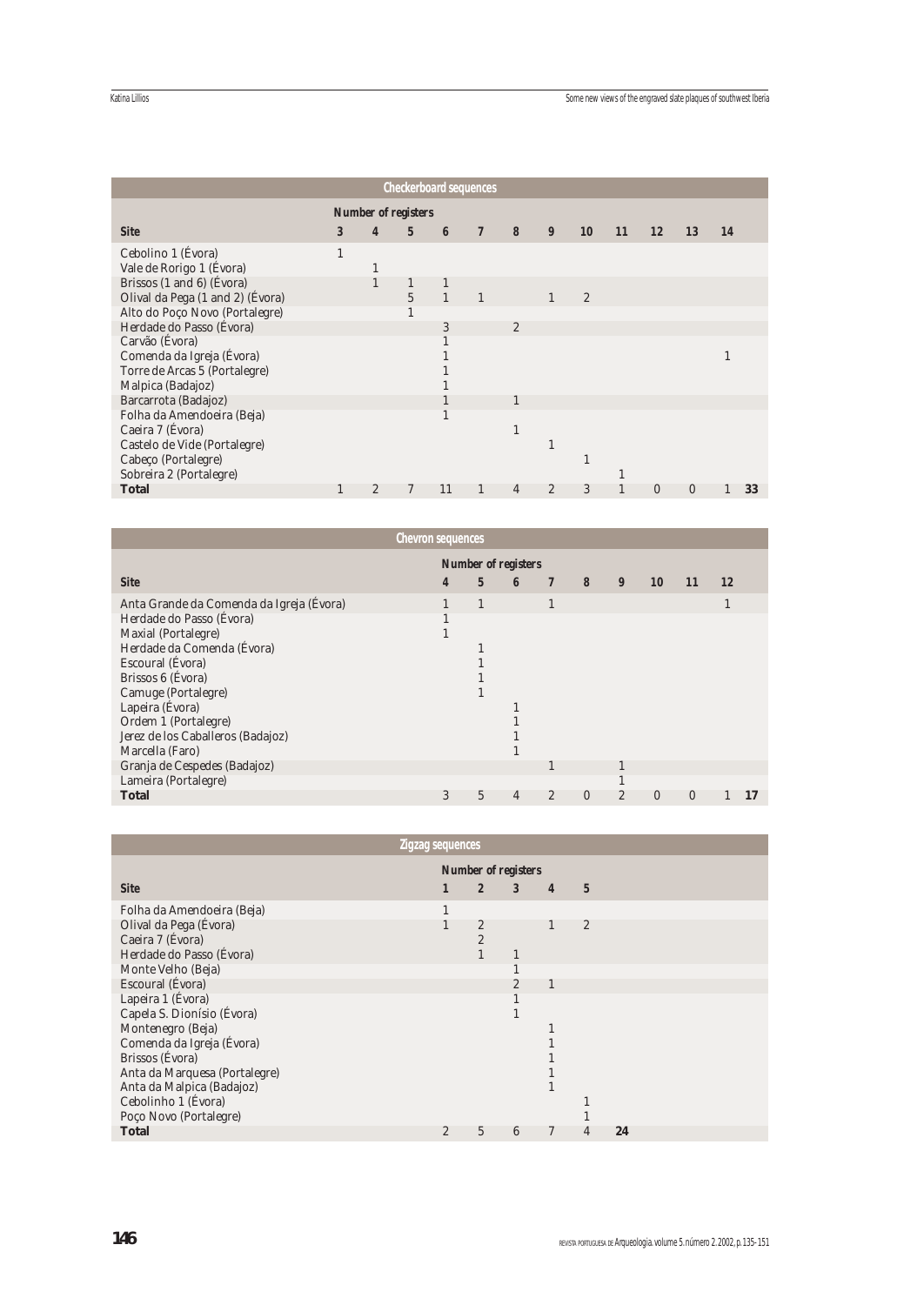| Triangle sequences                                   |                            |                  |                |              |              |                |   |    |  |  |
|------------------------------------------------------|----------------------------|------------------|----------------|--------------|--------------|----------------|---|----|--|--|
|                                                      | <b>Number of registers</b> |                  |                |              |              |                |   |    |  |  |
| <b>Site</b>                                          | $\boldsymbol{2}$           | 3                |                | $\mathbf{5}$ | 6            | $\mathcal I$   | 8 |    |  |  |
| Marcella (Faro)                                      | $\mathbf{1}$               |                  |                |              |              |                |   |    |  |  |
| Tholos de Farisoa (Évora)                            | $\mathbf{1}$               |                  |                |              |              |                |   |    |  |  |
| Escoural (Évora)                                     | $\boldsymbol{2}$           | $\boldsymbol{2}$ | 2              | $\mathbf{1}$ |              |                |   |    |  |  |
| Brissos (Évora)                                      | $\mathbf{1}$               | $\mathbf{1}$     | $\mathbf{1}$   |              |              |                |   |    |  |  |
| Olival da Pega (Évora)                               | $\overline{7}$             | 3                | $\overline{2}$ | $\mathbf{1}$ |              |                |   |    |  |  |
| Cebolinho 1 (Évora)                                  | $\mathbf{1}$               | $\mathbf{1}$     | $\mathbf{1}$   |              |              |                | 1 |    |  |  |
| Cavaleiros 6 (Portalegre)                            |                            |                  |                |              |              |                |   |    |  |  |
| Granja de Cespedes (Badajoz)                         | $\overline{2}$             | $\sqrt{2}$       | $\sqrt{2}$     |              |              |                |   |    |  |  |
| Herdade do Passo (Évora)                             |                            | $\sqrt{2}$       |                | $\mathbf{1}$ |              |                |   |    |  |  |
| Matalote 1 (Évora)                                   |                            | 1                |                |              |              |                |   |    |  |  |
| Vale de Rodrigo 1 (Évora)                            |                            |                  |                |              |              |                |   |    |  |  |
| Barrocal 1 (Évora)                                   |                            |                  |                |              |              |                |   |    |  |  |
| Camuge (Portalegre)                                  |                            |                  |                |              |              |                |   |    |  |  |
| Pedra Branca (Setúbal)                               |                            | $\overline{c}$   |                | 3            |              |                |   |    |  |  |
| Dolmen das Conchadas (Lisboa)                        |                            | $\mathbf{1}$     | $\mathbf{1}$   |              |              |                |   |    |  |  |
| Cabeço da Arruda (Lisboa)                            |                            | $\mathbf{1}$     | 1              |              |              | $\mathbf{1}$   |   |    |  |  |
| Praia das Maçãs (Lisboa)                             |                            | $\mathbf{1}$     | $\mathbf{1}$   |              |              |                |   |    |  |  |
| Furadouro da Roche Forte (Lisboa)                    |                            | $\mathbf{1}$     | $\mathbf{1}$   |              |              |                |   |    |  |  |
| Alapraia 2 (Lisboa)                                  |                            | $\mathbf{1}$     |                |              |              |                |   |    |  |  |
| Caeira 6 (Évora)                                     |                            |                  | 1              |              |              |                |   |    |  |  |
| Oliveira (Évora)                                     |                            |                  | 1              |              |              |                |   |    |  |  |
| Anta da Velada (Évora)                               |                            |                  | $\mathbf{1}$   |              |              |                |   |    |  |  |
| Palmela (Setúbal)                                    |                            |                  | 3              |              |              |                |   |    |  |  |
| Praia de S. Torpes (Setúbal)                         |                            |                  | $\mathbf{1}$   |              |              |                |   |    |  |  |
| Cova da Moura (Lisboa)                               |                            |                  | $\mathbf{1}$   |              |              |                |   |    |  |  |
| herdade da Comenda 2 (Évora)                         |                            |                  |                |              | $\mathbf{1}$ |                |   |    |  |  |
| Horta Velha do Reguengo (Portalegre)<br><b>Total</b> | 16                         | 22               | 20             | 6            | 3            | $\overline{2}$ | 1 | 70 |  |  |
|                                                      |                            |                  |                |              |              |                |   |    |  |  |

**Fig. 7** Plaque sequences, by motif and site.

#### *4. Lineage continuity within tombs?*

When plaques in each tomb are sequenced by their number of registers, by motif, intriguing support for the genealogical model can be found (Fig. 7). For the four motifs, there are, indeed, many tombs with continuous sequences or near-continuous sequences, in which there is a skip of only one register. The continuities are most common, however, in the case of plaques with the triangle motif. For these, sequences can be found at Anta Grande do Olival da Pega (Évora), Escoural (Évora), Anta 1 do Cebolinho (Évora), Dolmen das Conchadas (Lisboa) and at a number of other sites in Badajoz and Lisboa. Significantly, Anta Grande do Olival da Pega and Herdade do Passo, have continuous sequences for three of the four motifs. This may represent the fact that the tombs were particularly special burial grounds for chiefly lineages. In addition to tombs, there are tomb groups in which there are sequences, such as Brissos 1 and Brissos 6 (Évora), and at Palmela 3 and 4 (Setúbal). This, too, is consistent with our hypothesis, as one would expect closely related kin to be buried in neighboring tombs.

With regard to sequences in general, all the classic plaques seem to fall into one of two categories: either they occur in continuous (or near continuous sequences) or they occur as isolates (Fig. 8). Very few plaques occur in discontinuous series. And, given that there are many incomplete plaques and fragments that were not counted in this tally, the percentage of plaques in discontinuous sequences could actually be close to 0. In this bimodal distribution, we might be looking at the material expression of post-marital residence rules, in which the members of one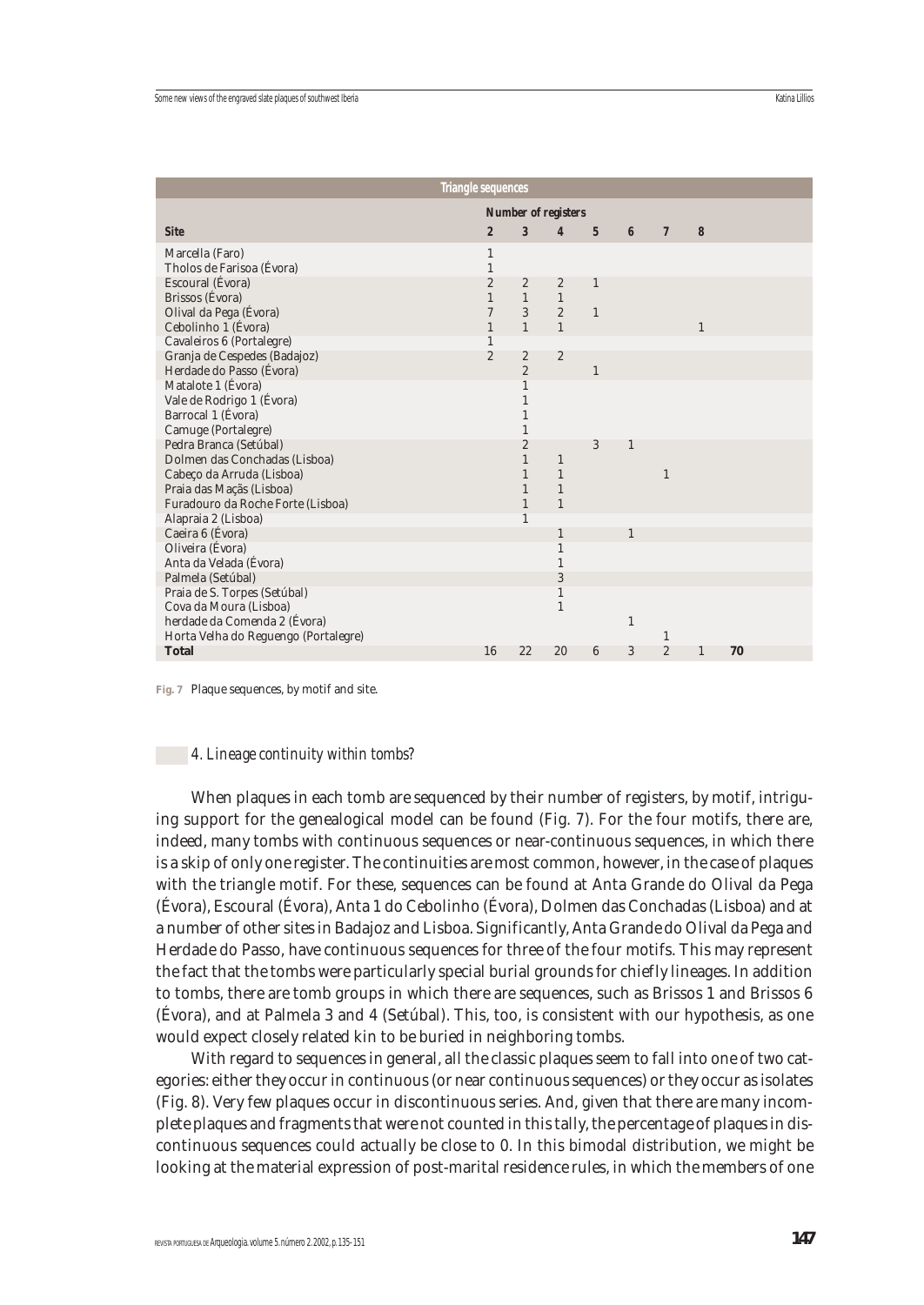



**Fig. 8** Percentage of Plaques in Continuous, Near-Continuous Sequences, and Isolates, by Motif.

sex were expected to stay in their natal territory, with members of the opposite sex leaving this territory upon marriage. Only analyses of associated skeletal remains, including DNA work, might confirm this.

#### *5. Dating?*

Unfortunately, the available data do not allow such a definitive test to be carried out. At the burial site of Pedra Branca (Setúbal), there is a sequence of burials (with plaques) in two different stratigraphic levels: Late Neolithic-Copper Age and Late Copper Age/Beaker. However, the Late Copper Age/Beaker plaques are not of the classic form and are, thus, not useful for our immediate problem. However, the Pedra Branca sequence is significant for establishing a generalized relative dating sequence of the plaques (Ferreira et al., 1975). We can only await the day that plaques and directly datable remains are found in close association in Iberia.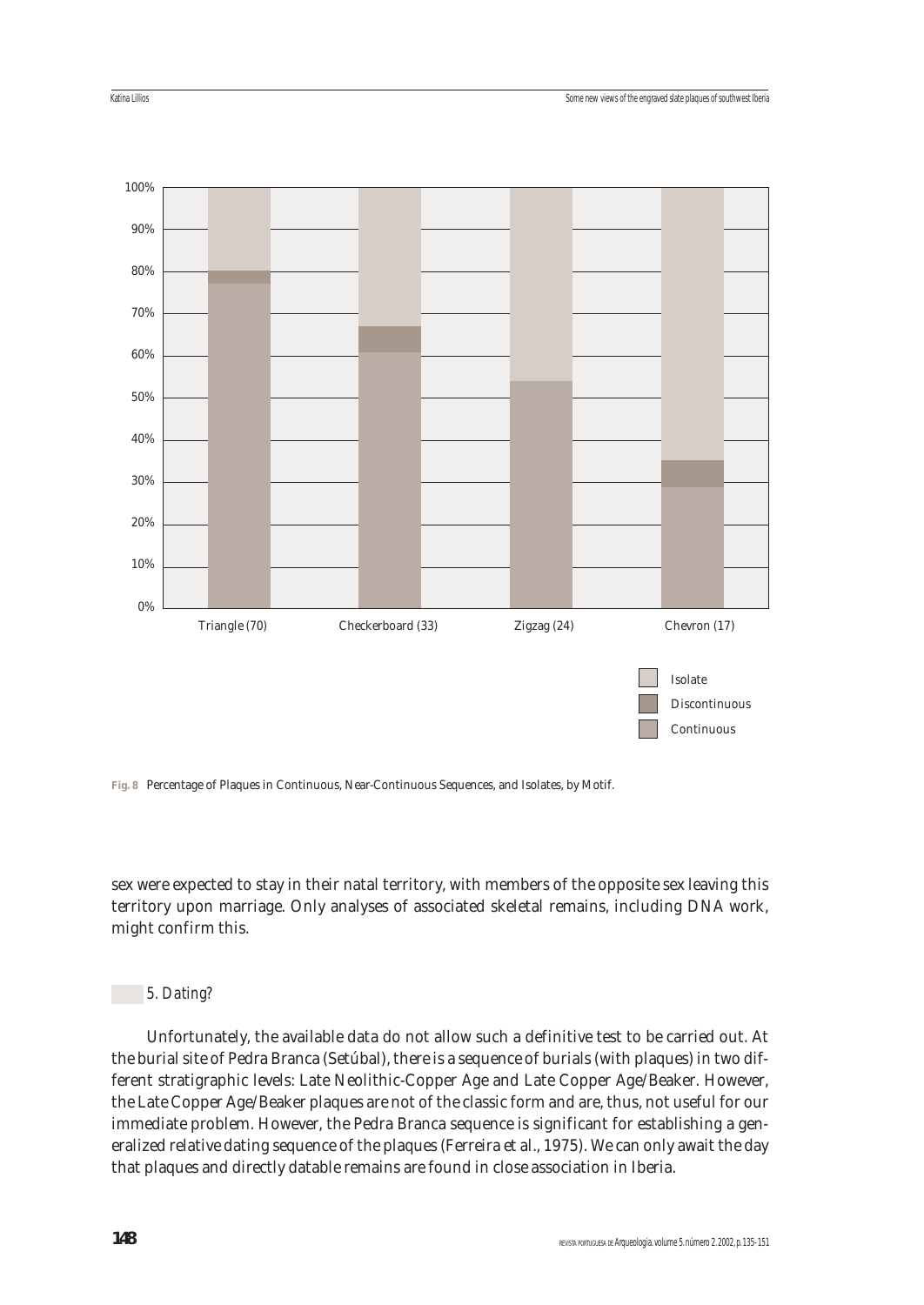#### **Conclusions**

If the Iberian plaques are indeed heraldic, they would be the oldest examples of objects in the world with clear heraldic properties, predating medieval European heraldry by four millennia (Brooke-Little, 1978, p. 2). This is not to say that the Iberian plaques were models for medieval heraldry. Rather, this suggests that what we have in the Iberian plaques is the fortuitous preservation of heraldic artifacts, which are known ethnographically to have been often made on perishables, such as textiles (Weiner and Schneider, 1989), or inscribed on the body, such as with tattoos (Simmons, 1999).

Heraldic reckoning systems are created to satisfy particular social and political needs, such as to identify individuals in times of conflict or competition or to reinforce social or economic privilege (Davis, 1985, p. 152). The socio-economic landscape of southwestern Iberia in the fourth millennium BC, particularly the Alentejo with its light yet fertile soils and valued stone resources, such as amphibolite (Lillios, 1997), could well have provided the conditions that made it necessary for some groups and individuals to distinguish themselves in order to legitimate access to territory or to resources. By the middle of the third millennium BC, however, those needs apparently disappeared, although the decorative motifs of the plaques persisted in the representational vocabulary of Iberians, probably with new meanings. Indeed, all the motifs on the Iberian plaques are found on later, Bell-Beaker pottery in Iberia (Harrison, 1974, p. 105).

Perhaps the most important issue that remains unanswered and awaits further work on the Iberian plaques is their biographies (Kopytoff, 1986). When were they made — while individuals were still alive or upon their death? Who was meant to see the plaques — the living or the dead?

However, some preliminary interpretation of the function of the plaques can be posed. On a practical level, the slate plaques would have helped the living identify deceased individuals in the collective tombs in which they were placed, and would have been especially useful in those areas where acidic soils destroyed the skeleton, such as in the Alentejo. Perhaps the identification of individuals made a difference in determining the location of subsequent burials or in demonstrating continuity of use. As signifiers, the plaques may have also been viewed to help the dead identify each other and to aid in the reconstitution of their social world in the afterlife.

By distinguishing particular individuals at death, by recording their histories, and memorializing their being, the plaques also created and enhanced social differences. Keeping in mind that a total of 2000 plaques are estimated to be known, and even doubling this number to 4000, within an estimated time range of minimally 400 years, we get 10 plaques produced a year. Clearly, therefore, not every individual received a plaque at death. These social differences are also evidenced in a variety of other ways in the material record of late prehistoric Iberia, such as in the variability of grave good distributions and the concentration of long-distance trade items at some settlements (Gilman, 1987; Chapman, 1997).

The future of Iberian slate plaque studies lies in our taking seriously the need for non-literate people to record and remember their past and ancestry (Marshack, 1991). If the plaques are ever fully 'decoded', archaeologists could justifiably entertain the possibility of reconstructing lineage histories, marriage patterns, and kinship structures of ancient Iberian societies. Indeed, we may be able to learn something about the fine-grained history, however constructed, of a prehistoric people.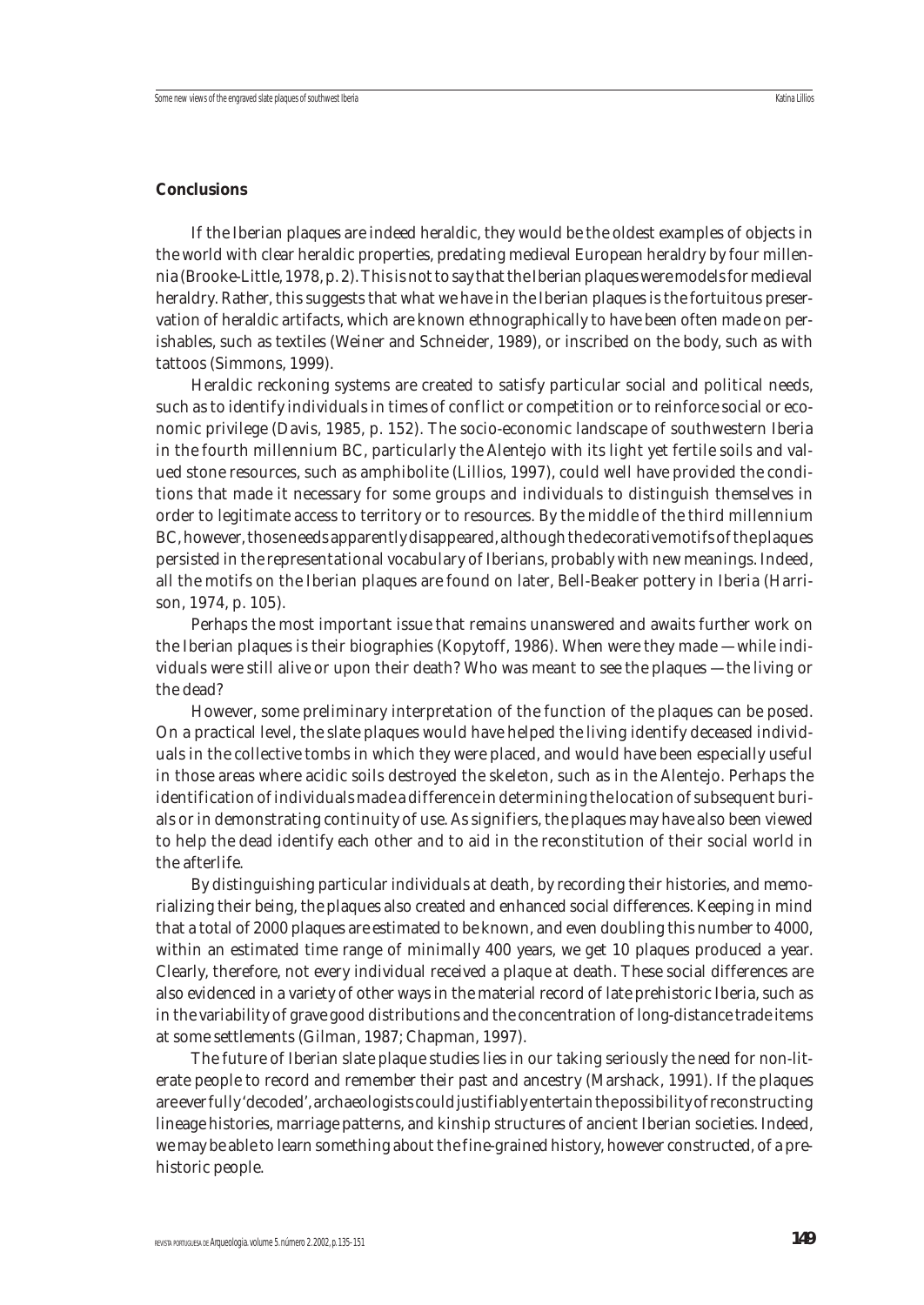#### **Acknowledgments**

I am grateful for the many conversations I have had with friends and colleagues about the plaques, although not all might agree with my interpretations. I want especially to thank Bettina Arnold, Elizabeth Barber, Donald Crowe, Cidália Duarte, Antonio Gilman, Victor Gonçalves, Stephen Houston, Mary Helms, Evelyn Kain, Sarah McGowan, Jean Moore, Teresa Orozco-Köhler, Jeffrey Quilter, Andrew Rich, Jim Sackett, Morten Schlütter, John Steinberg, and João Zilhão.

#### NOTE

<sup>1</sup> Department of Anthropology and Sociology Ripon College Ripon, Wisconsin, USA

#### REFERENCES

ALMAGRO GORBEA, M. J. (1973) - *Los ídolos del Bronce I Hispano*. Madrid: Bibliotheca Praehistorica Hispana, vol. XII.

ATWATER, M. M. (1988) - *Byways in handweaving*. Coupeville, WA: Shuttlecraft Books.

BARBER, E. J. W. (1991) - *Prehistoric textiles*. Princeton, NJ: Princeton University Press.

BROOKE-LITTLE, J. P. (1978) - *Charles Boutell's heraldry*. London: Frederick Warne, originally pub. 1950.

BUENO RAMÍREZ, P. (1992) - Les plaques décorées alentéjaines: approche de leur étude et analyse. *L'Anthropologie*. Paris. 96:2-3, p. 573-604.

CARDITO ROLLÁN, L. M. (1996) - Las manufacturas textiles en la prehistoria: las placas de telas en el Calcolítico peninsular. *Zephryus*. Salamanca. 49, p. 125-145.

CASTRO CUREL, Z. (1984) - Notas sobre la problemática del tejido en la Peninsula Ibérica. *Kalathos.* Temel*.* 3-4, p. 95-110.

CHAPMAN, R. (1997) - *Emerging complexity: The later prehistory of south-east Spain, Iberia, and the west Mediterranean*. Cambridge: Cambridge University Press.

CORREIA, S. H. (1980) - Povoados calcolíticos da Estremadura portuguesa: tentativa de abordagem económica. *Arqueologia*. Porto. 2, p. 24-9.

CORREIA, V. (1917) - Arte pré-histórica: os ídolos-placas. *Terra Portuguesa.* 12, p. 29-35.

DAVIS, D. D. (1985) - Hereditary emblems: material culture in the context of social change, *Journal of Anthropological Archaeology.* 4, p. 149-176. DÉCHELETTE, J. (1907) - Le peinture corporelle et le tatouage. *Extract de Revue Archéologique*, p. 38-50.

FERREIRA, O. DA V. (1985) - Acerca dos enigmáticos "báculos" da cultura megalítica do Alto Alentejo. *Arqueologia*. Porto. 12, p. 86-93.

FERREIRA, O. DA V.; LEITÃO, M. (1981) - *Portugal pré-histórico*. Lisboa: Publicações Europa-América.

FERREIRA, O. da V.; G. ZBYSZEWSKI, G.; LEITÃO, M.; C. T. NORTH, C. T.; SOUSA, H. R. de (1975) - The megalithic tomb of Pedra Branca, Portugal. Preliminary report. *Proceedings of the Prehistoric Society*. 41, p. 167-178,

FLEMING, A. (1969) - The myth of the mother-goddess. *World Archaeology.* 1, p. 247-277.

- FORMOSINHO, J.; FERREIRA, O. da V.; VIANA, A. (1953-1954) Estudos arqueológicos nas Caldas de Monchique. *Trabalhos de Antropologia e Etnologia*. Porto. 14.
- FRANKOWSKI, E. (1920) *Estelas discoideas da la Península Ibérica*. Madrid: Museo Nacional de Ciencias Naturales (Comisión de Investigaciones Paleontológicas y Prehistóricas, Memoria 25)
- GILMAN, A. (1987) Unequal development in copper age Iberia. In E.M. Brumfiel and T.K. Earle, eds *Specialization, exchange and complex societies*: 22-29. Cambridge: Cambridge University Press.

GONÇALVES, J. L. M. (1990-1992) - As grutas da Serra de Montejunto (Cadaval). *O Arqueólogo Português*. Lisboa. Série IV. 8/10, p. 41-201.

GONÇALVES, V. S. (1982) - O povoado calcolítico do Cabeço do Pé da Erra (Coruche). *Clio*. Lisboa. 4, p. 7-18.